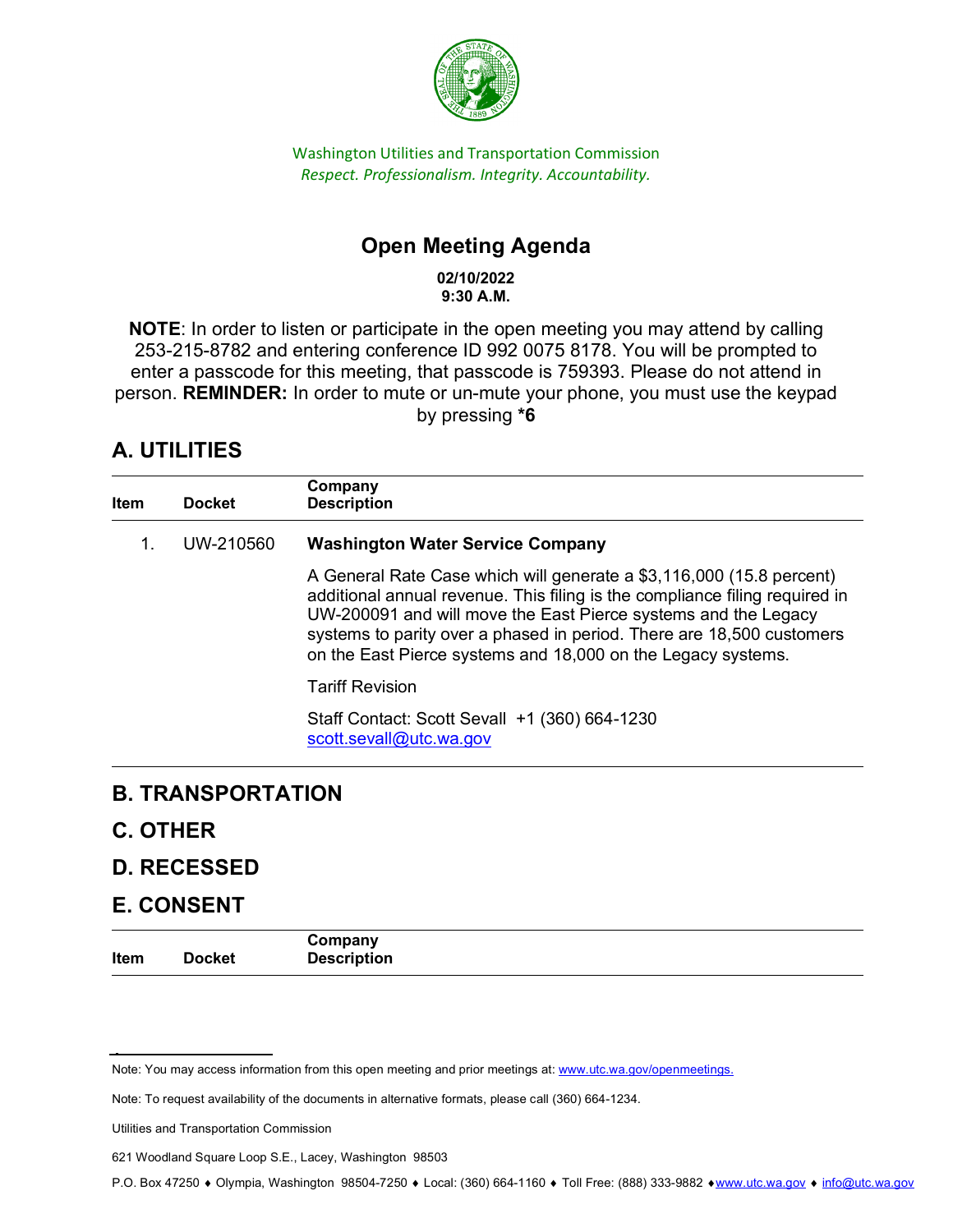| 1. | TR-210860 | <b>Tacoma Rail</b>                                                                                                                                                                                               |  |  |
|----|-----------|------------------------------------------------------------------------------------------------------------------------------------------------------------------------------------------------------------------|--|--|
|    |           | Application for disbursement of funds from the Grade Crossing Protective<br>Fund for the installation of fencing to prevent trespassing on railroad<br>right-of-way in Tacoma.                                   |  |  |
|    |           | <b>Application for Funding</b>                                                                                                                                                                                   |  |  |
|    |           | Staff Contact: Mike Turcott +1 (360) 664-1119<br>mike.turcott@utc.wa.gov                                                                                                                                         |  |  |
| 2. | UE-210979 | <b>PacifiCorp</b>                                                                                                                                                                                                |  |  |
|    |           | Petition for exemption from WAC 480-107-017(5), requesting permission<br>to issue the request for proposals on May 1, 2022, an extension of about<br>3 weeks.                                                    |  |  |
|    |           | Petition                                                                                                                                                                                                         |  |  |
|    |           | Staff Contact: Andrew Rector +1 (360) 664-1315<br>andrew.rector@utc.wa.gov                                                                                                                                       |  |  |
| 3. | TG-220055 | <b>Sanitary Service Company, Inc.</b>                                                                                                                                                                            |  |  |
|    |           | A Less than Statutory Notice for tariff revisions making an administrative<br>correction for an omission of Item 250 during the Company's disposal fee<br>increase filing that became effective January 1, 2022. |  |  |
|    |           | <b>Tariff Revision</b>                                                                                                                                                                                           |  |  |
|    |           | Staff Contact: Scott Sevall +1 (360) 664-1230<br>scott.sevall@utc.wa.gov                                                                                                                                         |  |  |
| 4. | UE-210832 | <b>Avista Corporation</b>                                                                                                                                                                                        |  |  |
|    |           | Approval of the proposed 2022 All-source Request for Proposals<br>consistent with WAC 480-107-025.                                                                                                               |  |  |
|    |           | <b>Request for Proposal</b>                                                                                                                                                                                      |  |  |
|    |           | Staff Contact: Jim Woodward +1 (360) 664-1302<br>jim.woodward@utc.wa.gov                                                                                                                                         |  |  |
| 5. | PG-220008 | <b>Cascade Natural Gas Corporation</b>                                                                                                                                                                           |  |  |
|    |           | Request for Commission approval to operate the proposed pipeline at a<br>pressure of 500 psig within a 100 feet of existing buildings or those that<br>are under construction, pursuant to WAC 480-93-020.       |  |  |
|    |           | <b>Proximity Request</b>                                                                                                                                                                                         |  |  |
|    |           | Staff Contact: Dennis Ritter +1 (360) 402-0066<br>dennis.ritter@utc.wa.gov                                                                                                                                       |  |  |
|    |           |                                                                                                                                                                                                                  |  |  |